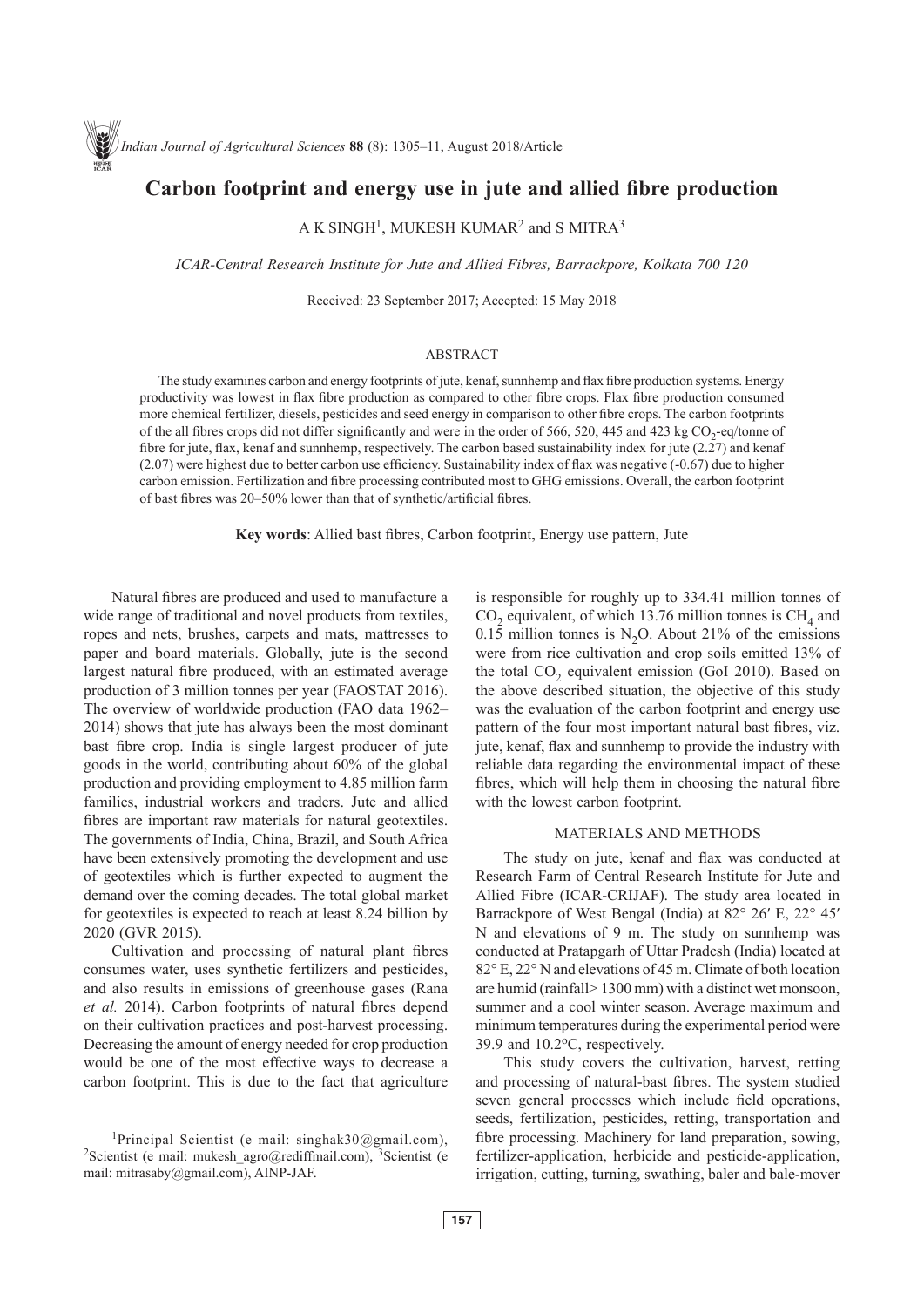were considered as field operations activities. Based on a study from Evans *et al.* (2006), the carbon, methane and NOx requirement of seeds is estimated as those for fibre-cultivation, with an allocation to seed of 70%. Road transportation to the cultivation area with a round trip of 100 km and low-density polyethylene (LDPE) packaging weighing 4 kg were also assumed. Fertilization classifies emissions from mineral fertilizer and organic manure. Fertilizers induced  $N_2O$ -emissions were taken as 1% of applied N. According to the definition of EPA2, herbicides, insecticides and fungicides and their emissions are included in this system stage. Water retting, a biological fibre separation process, is used with jute, kenaf, flax and sunnhemp. *In vitro*, experiments conducted over four years in jute-retting tanks indicated that about 3.1 mg of methane are evolved per gram of jute stem retted (Banik *et al.* 1993). It was estimated that about 15% of the anaerobically decomposing stem tissue in retting ponds is converted to methane (Mudge and Adger 1994). Based on such scientific estimates, one tonne of stem accounts for 0.018 tonne methane per tonne of stem. Transportation includes carrying of fibre from the field to the fibre processing facility or from the water-retting facility to the 'fibre-fine opening-process'. Fibre processing includes electricity for the machineries and diesel fuel for the fork-lifter at the production site and total fibre opening process.

The labour, machinery power, diesel fuel, chemical fertilizers, chemical pesticides and irrigation were identified as inputs to assess the amount of energy usage while the fibre and stick in form as output. Input requirement and output of each fibre crops is given in Table 1. The amount of each input was multiplied with the energy coefficient equivalent as listed in Table 2 to calculate the energy use per hectare. Farmers commonly use tractors and other agricultural equipments for their land preparation, planting, harvesting and in-field hauling.

Energy equivalents (MJ, mega joule) for all inputs were summed to provide estimates for total energy input. Evaluation of manual energy  $(E_m)$  was computed (Umar 2003) as

$$
E_m = 1.96 N_m T_m
$$

where,  $N_m$ , Number of labour spent on a farm activity;  $T_m$ , Useful time spent by a labour on a farm activity in hours. The total manual labour was recorded in each operation along with working hours, which was converted to man-hour.

Mechanical energy  $(E_t)$  was computed by quantifying the amount of diesel fuel consumed during the tillage, sowing and threshing operation using the formula (Umar 2003) as

$$
E_t = 56.31D
$$

where, D, amount of diesel consumed (litre). Output energy from fibre product was calculated by multiplying the amount of production and its corresponding energy equivalent.

Energy ratio is the energy return on energy investment (Andrea *et al.* 2014, Tieppo *et al.* 2014). It is an indicator used to determine the productivity and efficiency of energy in the crop production system. It is observed that a little portion of the input energy is utilized in the production process if the ratio is high. While most of the input energy is consumed to maintain the process if the ratio is low (Gagnon *et al.* 2009).

The amounts of GHG emissions from inputs in jute and allied fibre production were calculated by using  $CO<sub>2</sub>$ , N<sub>2</sub>O and  $CH<sub>4</sub>$  emissions coefficient of inputs. GHG emission is calculated and represented per unit of the land used in crop

| Particular            | Units        |                | Fibre crops  | Data source/Reference |          |                                               |
|-----------------------|--------------|----------------|--------------|-----------------------|----------|-----------------------------------------------|
|                       |              | Jute           | Kenaf        | Flax                  | Sunnhemp |                                               |
| <b>Inputs</b>         |              |                |              |                       |          |                                               |
| Labour                | $\mathbf{h}$ | 169            | 193          | 148                   | 135      | Bhattacharjee et al. (2007);                  |
| Diesel                | L            | 21             | 21           | 21                    | 30       | Ghorai et al. (2010);                         |
| Tractor               | $\mathbf h$  | 6              | 6            | 6                     | 6        | Gupta et al. (2006);<br>Husain et al. (2009); |
| Manure                | q            | 50             | 50           | 50                    | 50       | Kumar <i>et al.</i> (2015);                   |
| Seed                  | kg           | 6              | 15           | 60                    | 40       | Tripathy et al. (2010)                        |
| Nitrogen fertilizer   | kg           | 80             | 60           | 80                    | 20       |                                               |
| Phosphorus fertilizer | kg           | 40             | 30           | 40                    | 40       |                                               |
| Potassium fertilizer  | kg           | 40             | 30           | 40                    | 20       |                                               |
| Insecticide           | kg           | 0.75           | $\mathbf{1}$ | $\mathbf{1}$          | 1        |                                               |
| Fungicide             | kg           | 0.75           | 1            | 1.5                   | 1        |                                               |
| Herbicide             | kg           | $\overline{2}$ | $\sqrt{2}$   | $\boldsymbol{0}$      | 2        |                                               |
| Irrigation            | mm           | 50             | $\mathbf{0}$ | 150                   | 120      |                                               |
| Output                |              |                |              |                       |          |                                               |
| Fibre (dry mass)      | q            | 32             | 20           | 10.5                  | 12       |                                               |
| Wood stick (dry mass) | q            | 45             | 52           | 2.5                   | 40       |                                               |

Table 1 Input requirement and output of fibre crops per hectare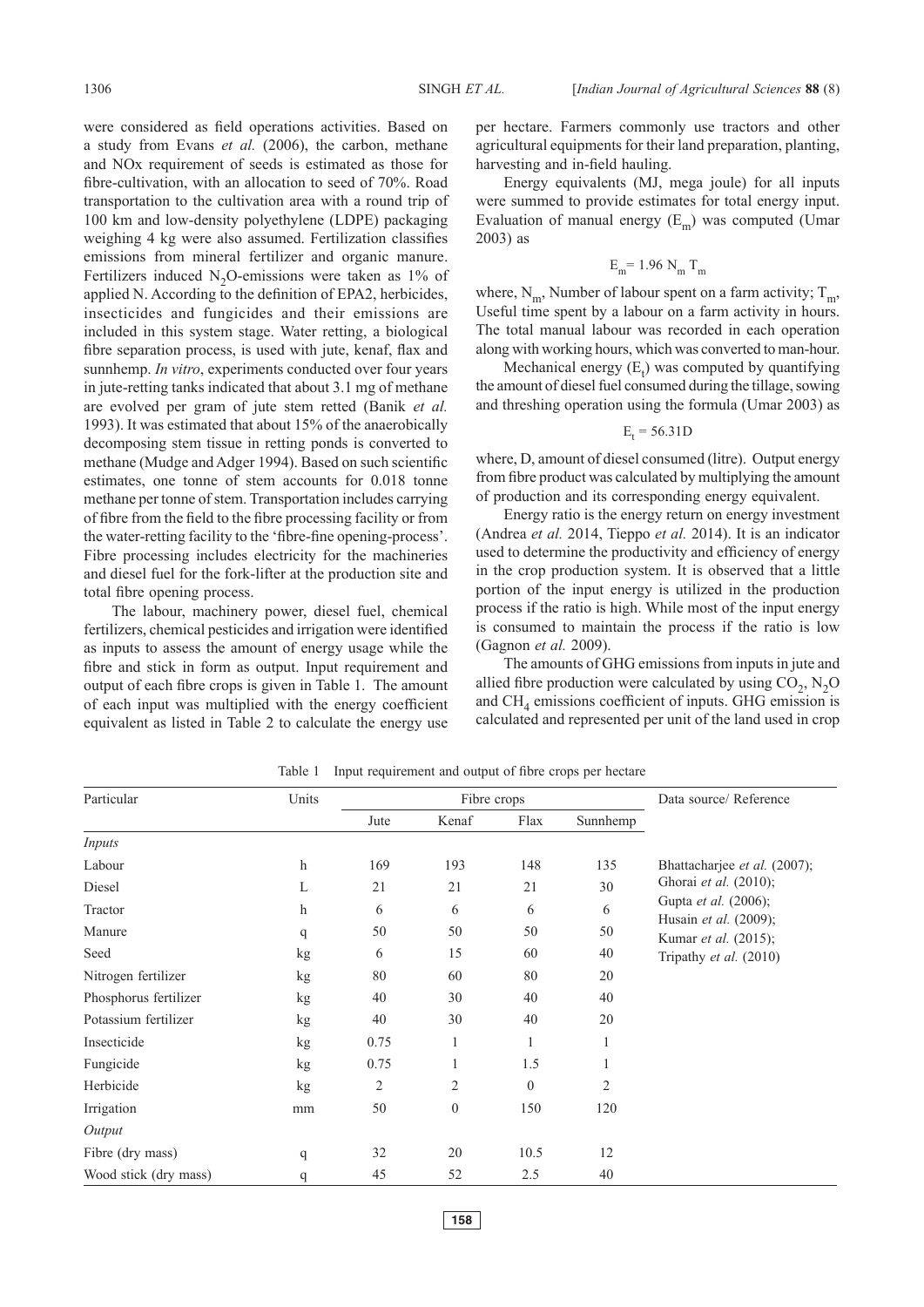Table 2 Energy equivalent of different inputs and outputs of fibre crops

| Particular             | Units          | Energy equivalent | Data source / Reference                            |
|------------------------|----------------|-------------------|----------------------------------------------------|
| Inputs                 |                |                   |                                                    |
| Labour                 | $\mathbf h$    | 1.96              | Mittal and Dhawan (1988);                          |
| Diesel                 | L              | 56.3              | Devsenapathy et al. (2009);                        |
| Tractor/Farm machinery | $\mathbf h$    | 62.7              | Demircan et al. (2006);                            |
| Electricity            | KWh            | 11.9              | Ozkan et al. (2004);<br>Acaroglu and Aksoy (2005); |
| Manure                 | kg             | 0.30              | Kitani (1999)                                      |
| Jute Seed              | kg             | 10.5              |                                                    |
| Other fibre seed       | kg             | 5.1               |                                                    |
| Nitrogen fertilizer    | kg             | 60.6              |                                                    |
| Phosphorus fertilizer  | kg             | 11.1              |                                                    |
| Potassium fertilizer   | kg             | 6.7               |                                                    |
| Insecticides           | kg             | 115               |                                                    |
| Fungicides             | kg             | 295               |                                                    |
| Herbicide              | kg             | 85                |                                                    |
| Irrigation             | m <sup>3</sup> | 1.02              |                                                    |
| Output                 |                |                   |                                                    |
| Fibre (dry mass)       | kg             | 11.8              |                                                    |
| Wood stick (dry mass)  | q              | 18.0              |                                                    |

production, per unit weight of the produced yield and per unit of the energy input or output (Soltani *et al.* 2013). The amount of  $CO<sub>2</sub>$  produced was calculated by multiplying the input application rate per hectare (e.g. labour, diesel fuels, chemical fertilizers, herbicides and pesticides) by its corresponding coefficient enumerated in Table 3. The emissions were measured in terms of reference gas,  $CO<sub>2</sub>$ (IPCC 1995). Emissions from farm inputs (diesel, nitrogen, phosphate, potash) were converted to kg  $CO_{2\text{-eq}}$ .

determined using the following equation (Kramer *et al.* 1999):

GHG emission =  $\sum$ GWP<sub>i</sub>× M<sub>i</sub>

where,  $M<sub>i</sub>$  is the mass (in kg) of the emission gas, and  $GWP_i$  is the Global warming potential. The GWP of  $CO_2$ is 1 (with a time span of 100 years),  $CH<sub>4</sub>$  is 21 and N<sub>2</sub>O is 310. The score is expressed in terms of kilogram carbon dioxide equivalent (kg  $CO_{2-\text{eq}}$ ).

The total emissions of greenhouse gases were

There are three main Carbon Footprint standards that

| Input                              | Unit  | GHG coefficient (kg $CO_{2\text{-eq}}$ /ha) | Data source/Reference                       |
|------------------------------------|-------|---------------------------------------------|---------------------------------------------|
| Mouldboard ploughing               | MJ    | 15.2                                        | Singh <i>et al.</i> (1999)                  |
| Field cultivation                  | MJ    | 4.0                                         | Pathak and Wassmann (2007)                  |
| Seed sowing                        | MJ    | 3.20                                        | Pathak and Wassmann (2007)                  |
| Machinery                          | MJ    | 0.071                                       | Dyer and Desjardins (2006)                  |
| Diesel fuel                        | L     | 2.76                                        | Dyer and Desjardins (2003)                  |
| Manure                             | kg    | 0.0032                                      | Pathak and Wassmann (2007)                  |
| Nitrogen (N) fertilizer            | kg    | 1.30                                        | Lal $(2004)$ , Pathak and Wassmann $(2007)$ |
| Phosphorus ( $P_2O_5$ ) fertilizer | kg    | 0.20                                        | Lal $(2004)$ , Pathak and Wassmann $(2007)$ |
| Potassium $(K2O)$ fertilizer       | kg    | 0.20                                        | Lal $(2004)$ , Pathak and Wassmann $(2007)$ |
| Herbicide                          | kg    | 6.30                                        | Lal $(2004)$ , Pathak and Wassmann $(2007)$ |
| Insecticide                        | kg    | 5.10                                        | Lal $(2004)$ , Pathak and Wassmann $(2007)$ |
| Fungicide                          | kg    | 3.90                                        | Lal $(2004)$ , Pathak and Wassmann $(2007)$ |
| Water for irrigation               | mm    | 0.05                                        | Pathak and Wassmann (2007)                  |
| Harvesting                         | MJ    | 10                                          | Pathak and Wassmann (2007)                  |
| Retting                            | tonne | 434                                         | Banik et al. (1993)                         |

Table 3 Greenhouse gas (GHG) emission coefficient of inputs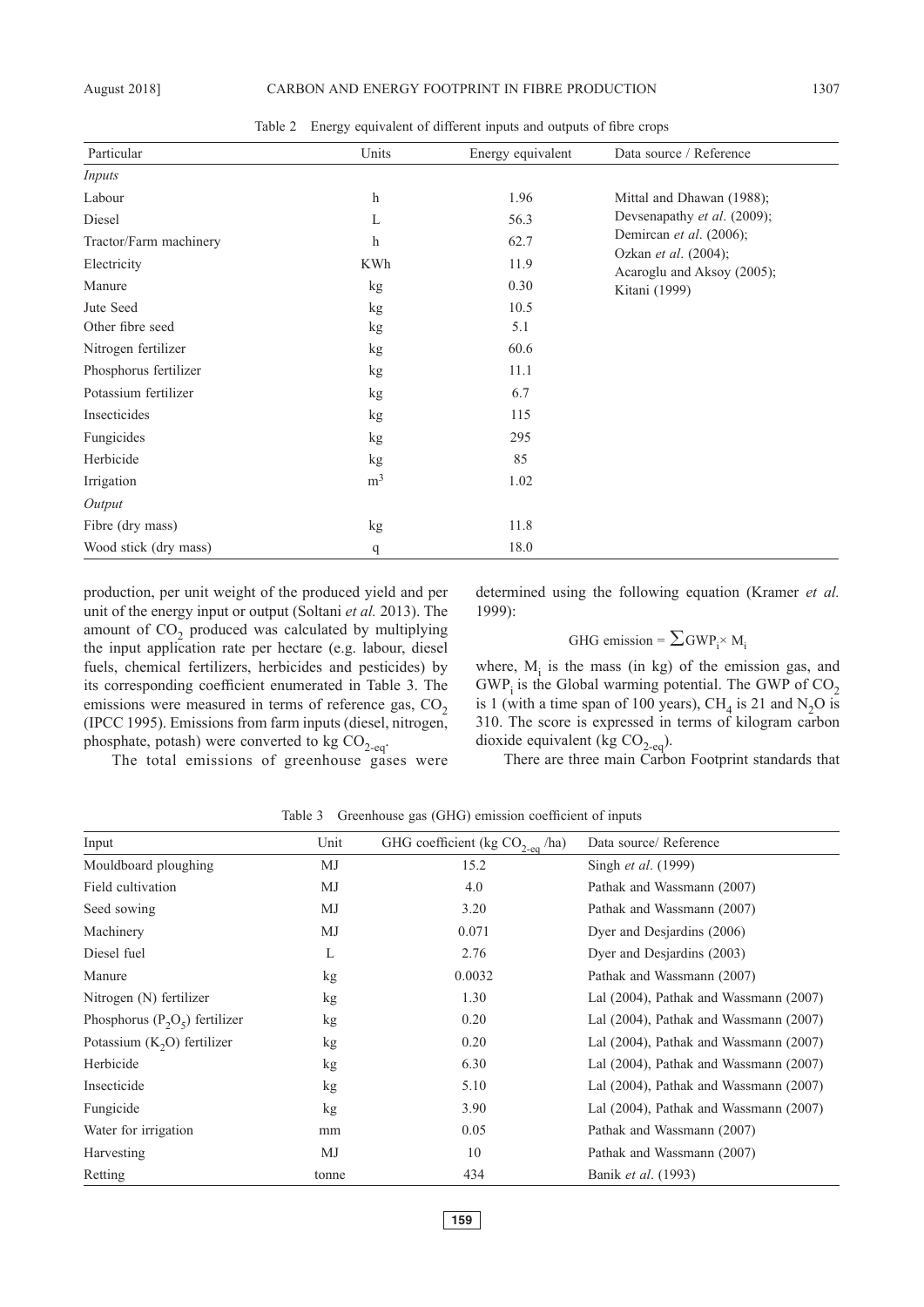Table 4 Typical values of compositions and stored carbon dioxide in jute and allied fibres

| Organic<br>material | Cellulose<br>(kg/kg)<br>fibre) | Hemicellulose<br>$(kg/kg$ fibre) | Lignin<br>(kg/kg)<br>fibre) | Stored CO <sub>2</sub><br>(kg CO <sub>2</sub> /kg)<br>fibre) |
|---------------------|--------------------------------|----------------------------------|-----------------------------|--------------------------------------------------------------|
| Jute                | 0.57                           | 0.13                             | 0.14                        | 1.33                                                         |
| Kenaf               | 0.55                           | 0.14                             | 0.12                        | 1.27                                                         |
| Flax                | 0.72                           | 0.18                             | 0.03                        | 1.39                                                         |
| Sunnhemp            | 0.56                           | 0.08                             | 0.11                        | 0.75                                                         |

Source: https://www.ecn.nl/phyllis2/Browse/Standard/ECN-Phyllis

are applied worldwide, i.e. PAS 2050, GHG Protocol and ISO 14067. The characterization factors are based on the default values given by the IPCC 2013 (CO<sub>2</sub>: 1, N<sub>2</sub>O: 265,  $CH<sub>4</sub>: 28$ ; in kg CO<sub>2</sub>-eq; timeframe 100 years) (Stocker *et al.* 2013). Stored carbon dioxide was used for the calculation of the carbon footprint for each fibre crop separately (Table 4). As per ISO 14040, mass-based allocation was used for all four fibre crops, as it is more stable than economic allocation, which fluctuates more according to supply and demand depending on time reference, region and fibre type. Inventory data on the fibre crop production were taken from various research work databases of ICAR-CRIJAF.

The carbon based sustainability index (Cs) was calculated (Lal 2004) as,

$$
Cs = (Co - Ci) / Ci
$$

where, Cs is sustainability index, Co is carbon output (kg  $CO_{2\text{-eq}}$ /ha), and Ci is carbon input (kg  $CO_{2\text{-eq}}$ /ha). The total  $GWP$  (in kg  $CO<sub>2-eq</sub>$ ) were integrated which determined the GWPs per hectare of fibre production.

# RESULTS AND DISCUSSION

#### *Energy use in fibre production*

The energy consumption calculation for different fibre crops showed that total energy consumption was least in sunnhemp and maximum in flax fibre production due to higher application of farm inputs. As shown in Table 5, significantly higher amount of chemical fertilizer, diesels, pesticides and seed energy were used in flax fibre production compared to other fibre crops. Fertilizer (NPK) is mostly applied with sowing of crops as basal dose followed by 2-3 top dressing of nitrogen fertilizer. Flax, jute and kenaf used high amount of energy through fertilizer. Pesticide uses were significantly higher in kenaf and flax fibre crops as compared to jute and sunnhemp. Very small difference in energy consumption was observed in field operations (sowing, weeding, harvesting, etc.) for the all four fibre crops.

Table 6 shows the values of energy indices and the distribution of energy input according to the energy forms of different bast fibre crop production. The energy ratio, energy productivity, specific energy and net energy average value were maximum for jute, followed by mesta or kenaf and sunnhemp. The minimum value obtained was in flax fibre crop. The lower value of energy ratio in flax in this study region may explained by comparatively lower yield of flax and lower energy use management. Energy ratio (energy use efficiency) can be increased either by decreasing total energy input or by increasing the total energy output or through application of both specified actions at the same time

| Crop          | Energy consumption (MJ/ha) |                   |                   |                       |                         |       |  |
|---------------|----------------------------|-------------------|-------------------|-----------------------|-------------------------|-------|--|
|               | Field operation            | Diesel            | Seeds             | Manure and fertilizer | Pesticide and herbicide | Total |  |
| Jute          | 2391 <sup>b</sup>          | 3800 <sup>b</sup> | 63 <sup>d</sup>   | 4170 <sup>b</sup>     | 480 <sup>c</sup>        | 10904 |  |
| Kenaf         | 2409 <sup>a</sup>          | 3097c             | 157c              | 3948 <sup>c</sup>     | 1200 <sup>a</sup>       | 10811 |  |
| Flax          | $2267$ <sup>c</sup>        | 5490 <sup>a</sup> | 1530 <sup>a</sup> | $5204^{\rm a}$        | 1140 <sup>b</sup>       | 15631 |  |
| Sunnhemp      | 1836 <sup>d</sup>          | 3800 <sup>b</sup> | 420 <sup>b</sup>  | $1790^{\rm d}$        | 480 <sup>c</sup>        | 8326  |  |
| $CD (P=0.05)$ | 16.23                      | 16.67             | 10.15             | 21.71                 | 13.11                   |       |  |
| $SE_{-}$      | 7.37                       | 7.58              | 4.61              | 9.86                  | 5.95                    |       |  |

Table 5 Energy consumption in jute and allied fibre crops

Mean value in a column followed by a common letter are not significantly different at 5% level

|  |  |  | Table 6 Energy indices in jute and allied fibre production |
|--|--|--|------------------------------------------------------------|
|  |  |  |                                                            |

| Crop          | Energy input<br>(MJ/ha) | Energy output<br>(MJ/ha) | Energy ratio      | Energy productivity<br>(kg/MJ) | Specific energy<br>(MJ/kg) | Net energy<br>(MJ/ha) |
|---------------|-------------------------|--------------------------|-------------------|--------------------------------|----------------------------|-----------------------|
| Jute          | 10904 <sup>b</sup>      | 37760 <sup>a</sup>       | 3.46 <sup>a</sup> | 10.89 <sup>a</sup>             | 0.092c                     | 26856                 |
| Kenaf         | 10811c                  | 23600 <sup>b</sup>       | $2.18^{b}$        | 10.84 <sup>a</sup>             | 0.092c                     | 12789                 |
| Flax          | $15631^{\rm a}$         | 12390 <sup>d</sup>       | 0.79 <sup>d</sup> | 1.08 <sup>c</sup>              | 0.92 <sup>a</sup>          | $-3241$               |
| Sunnhemp      | 8326 <sup>d</sup>       | $14160^{\circ}$          | 1.70c             | $10.35^{b}$                    | 0.097 <sup>b</sup>         | 5834                  |
| $CD (P=0.05)$ | 10.54                   | 38.14                    | 0.13              | 0.07                           | 0.02                       |                       |
| $SE+$         | 4.79                    | 17.33                    | 0.06              | 0.03                           | 0.01                       |                       |

Mean value in a column followed by a common letter are not significantly different at 5% level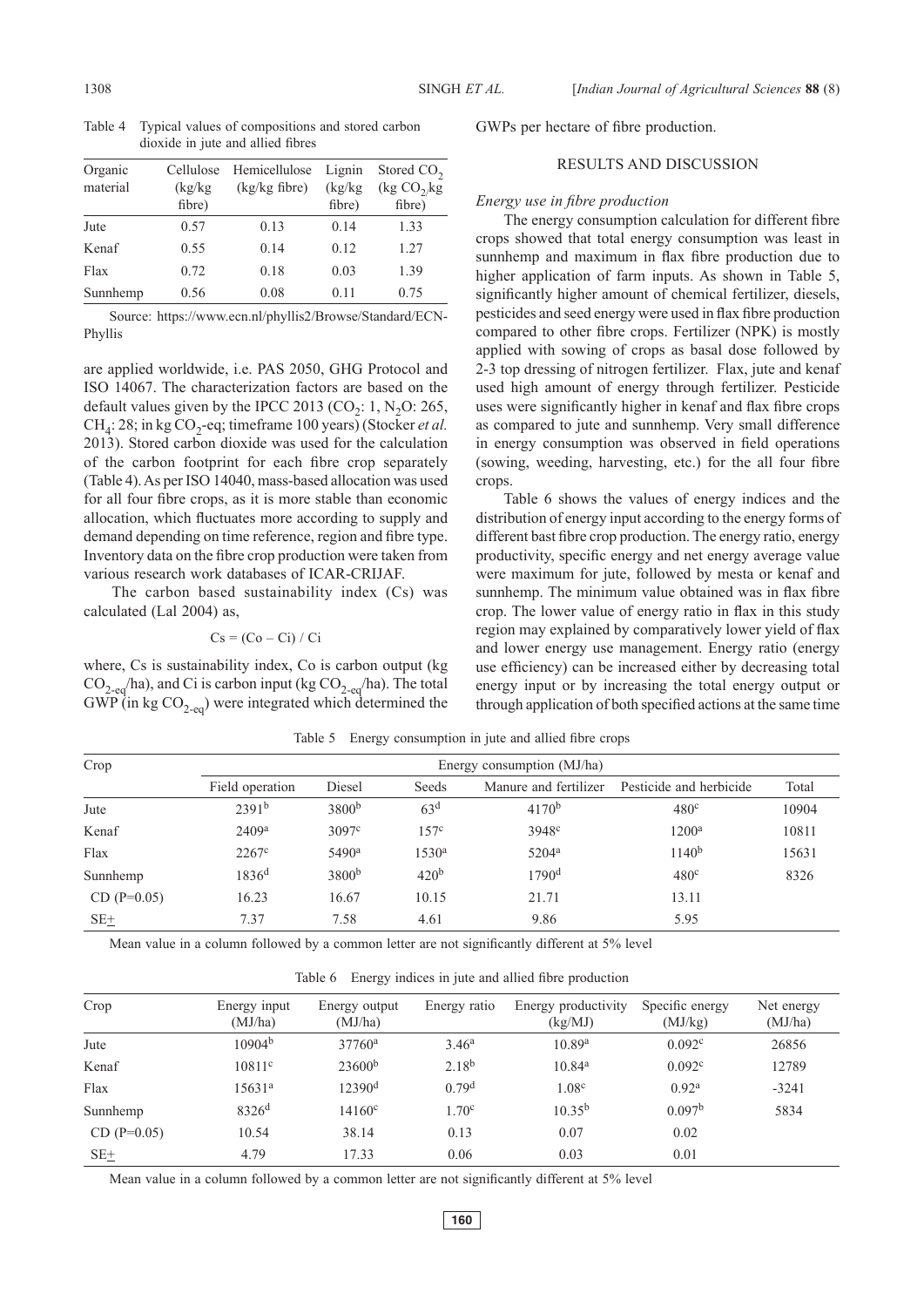Table 7 GHG coefficient of jute and allied fibre crops

| Particular                         | GHG coefficient (kg CO <sub>2-eq</sub> /tonne) of fibre |       |       |          |  |  |
|------------------------------------|---------------------------------------------------------|-------|-------|----------|--|--|
|                                    | Jute                                                    | Kenaf | Flax  | Sunnhemp |  |  |
| Field operation                    | 58.38                                                   | 58.38 | 58.38 | 83.22    |  |  |
| Seeds sowing                       | 19.2                                                    | 48    | 192   | 128      |  |  |
| Manure                             | 16                                                      | 16    | 16    | 16       |  |  |
| Fertilizer                         | 120                                                     | 90    | 120   | 38       |  |  |
| Pesticide                          | 6.75                                                    | 9.0   | 10.86 | 9.1      |  |  |
| Herbicide                          | 12.6                                                    | 12.6  | 0     | 12.6     |  |  |
| Irrigation                         | 2.5                                                     | 0     | 7.5   | 6        |  |  |
| Transport (Field to<br>processing) | 11                                                      | 11    | 10    | 10       |  |  |
| Fibre processing                   | 320                                                     | 200   | 105   | 120      |  |  |
| Total                              | 566                                                     | 445   | 520   | 423      |  |  |

(Ghahderijani *et al.* 2004). In jute, kenaf and sunnhemp, the consumption of inputs is less which in turn leads to more energy ratio value (energy use efficiency) in those crops.

## *Carbon footprint of jute and allied fibres*

Important sources of emissions can be identified through carbon footprint analyses and areas of emission reductions can thus be prioritized (*Carbon Trust 2007)*. Carbon footprint calculation in crop production is done by estimation of GHGs emitted at each identified step of the farming. Carbon footprints of jute and allied fibre crops had been calculated and are presented in Table 7.

*Jute and Kenaf:* The life cycle of jute and kenaf fibre crop starts with its cultivation in field followed by its harvesting and water retting in pond. After retting the fibres are manually extracted from the stems, washed and dried. Lastly, the sun-dried fibres are delivered as rough fibre bundles to the jute mills where the fibres are refined and cut into the desired length for selling to the non-woven producer. The carbon footprint of the jute and kenaf fibre scenario had been estimated as was 566 and 445 kg  $CO<sub>2-eq</sub>$ tonne of jute and kenaf, respectively. Table 7 shows that fertilization and fibre processing contributes most to GHG emissions.

*Flax and Sunnhemp:* Cultivation and harvest of flax and sunnhemp consists of ploughing and harrowing, fertilizer application, sowing, pesticide application, cutting the plants, turning, swathing, baling and bale moving. Fibre is processed in a total fibre line, followed by lorry transport of the fibres to the gate of the non-woven producer. The carbon footprint of flax fibre production was about 520 kg  $CO<sub>2-eq</sub>/tonne$  of flax fibre. The impact of seed sowing was found to be highest, followed by fertilizer (Table 7). Emissions from fibre processing rank third in releasing the various greenhouse gases. In case of carbon footprint of sunnhemp fibre, the different stages of cultivation and processing contribute to about 423 kg  $CO<sub>2-eq</sub>$  per tonne of sunnhemp fibre. Seed sowing, field operation and fibre processing were identified as the major contributing factors of greenhouse gas emissions in these crops.

The results indicated that the emissions related to the fertilizer subsystem are the most important contributors to greenhouse gas emissions (Tongwane *et al.* 2016, Barth and Carus 2015) in each bast fibres (Fig 1). Pesticides, on the other hand, have relatively lesser contribution to the carbon footprint in these crops. Field operations, seed sowing and fibre processing differ for all fibre crops. Field operations and seed sowing in flax and sunnhemp usually cause relatively higher emissions. During processing of these fibres, the emissions are mainly caused by the energy consumption for decortication and fibre opening. The impact of fibre processing in jute and kenaf was found maximum compared to sunnhemp and flax. For sunnhemp cultivation, the emissions from field operations are quite high in comparison with that of other fibre crops. This is due to the lower straw and fibre yield per area unit of sunnhemp. Additionally, emissions from flax seed production are comparatively higher, due to a higher seed rate. Since jute has a very low seed rate, emissions from jute plants are lower compared to the other bast fibre crops.

In the impact category of greenhouse gas emission, natural fibres show lower emissions than fossil based materials. Manufacturing of one tonne of synthetic fibre products, on an average, has an impact of 1.7 tonnes  $CO_{2-eq}$ (PwC 2012). On the other hand, emission of GHG in use of natural fibre crops (from cultivation to fibre factory gate) usually ranges between 0.5–0.7 tonne of  $CO<sub>2-eq</sub>$  per tonne of natural fibre. Impact of artificial fibre production to climate change is three times higher than the impact from natural fibre production (Jan 2008). Primary energy for producing artificial fibre accounts to 35 GJ/tonnes of fibre, which is seven times higher than primary energy of bast fibre uses (Haufe and Carus 2011).

#### *Sustainability of production systems*

In the context of anthropogenic emissions of GHGs into the atmosphere, sustainability of a system can be assessed



Fig 1 Comparison of the greenhouse gas emission per tonne of bast fibres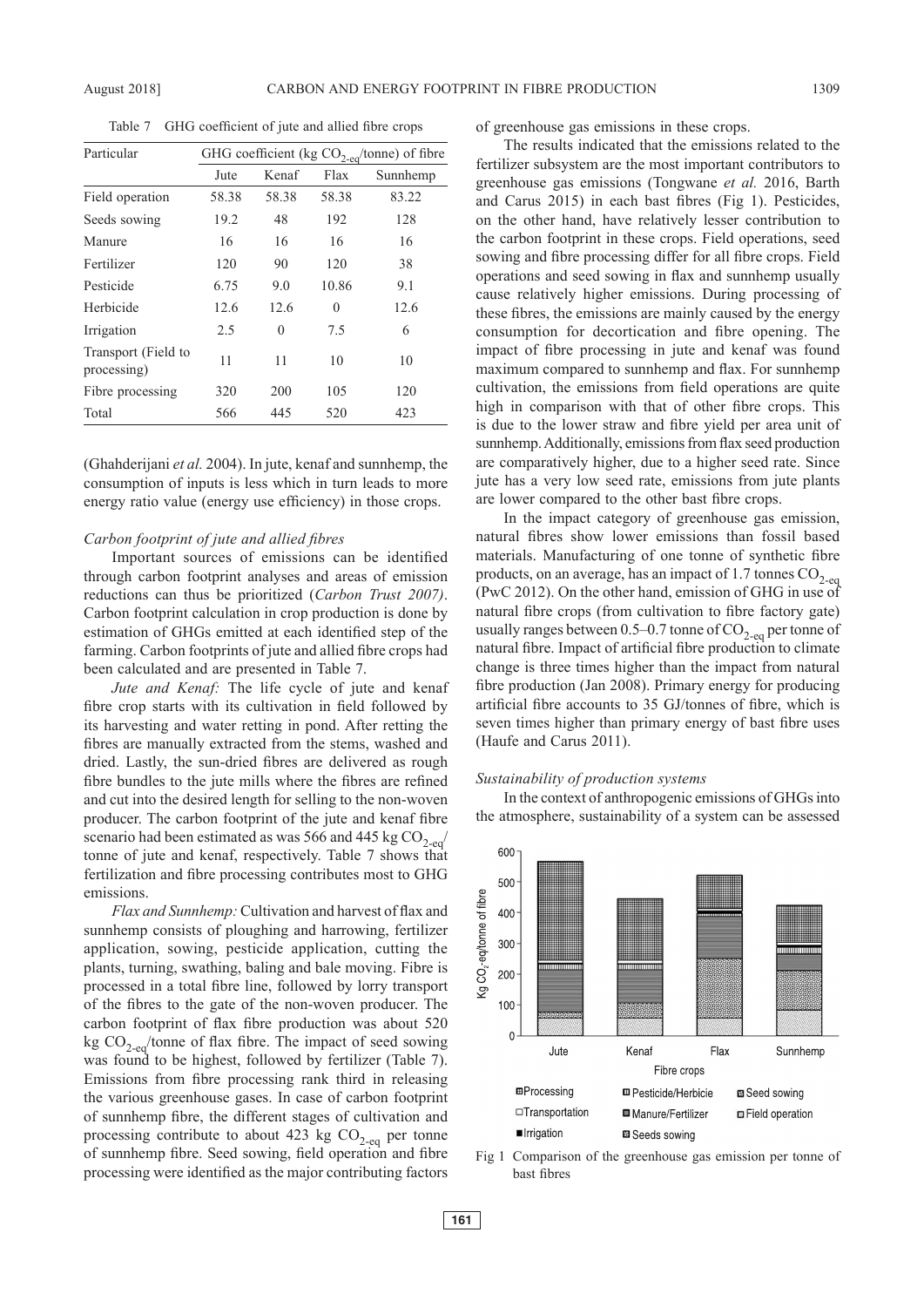

Fig 2 Carbon based sustainability index (Cs) in fibre crops.

by evaluating the temporal changes in the output/input ratios of carbon (C) using a holistic approach (Lal 2004). The carbon based sustainability index for jute (2.27) and kenaf (2.07) were found highest while sunnhemp recorded the lowest value (0.78). In case of flax, the sustainability index (-0.67) was found negative (Fig 2). Thus, C use efficiency is higher in jute and kenaf. In contrast to jute and kenaf, C emission for sunnhemp and flax was high due to higher energy equivalent with respect to their seed rate.

It may be concluded that fertilizer is the major energy input among all the energy inputs in cultivation of jute, kenaf, sunnhemp and flax fibre crops. Energy productivity was lowest in flax fibre production due to low energy output and high fertilizer and seed energy consumption. Kenaf and sunnhemp showed less emission during cultivation and harvesting. As fertilizers recorded a major share in the total calculation of emissions, substituting mineral fertilizers by organic fertilizers may further lower the carbon footprint in these crops. The carbon based sustainability index for jute and kenaf was highest due to better carbon use efficiency. The carbon footprint of these bast fibres is much lower than their synthetic counterparts. Bast fibre composites have 20-50% lower carbon footprint compared to artificial composites.

#### **REFERENCES**

- Acaroglu M and Aksoy A S. 2005. The cultivation and energy balance of *Miscanthus giganteus* production in Turkey. *Biomass Bioenergy* **29**: 42–8.
- Andrea M C S, Tieppo R C, Gimenez L M, Povh F P, Katsmen T J and Romanelli T C. 2014. Energy demand in agricultural biomass production in Parana State, Brazil. *Agricultural Engineering International: CIGR Journal* (Special issue):42–51.
- Barth Martha and Michael Carus. 2015. Carbon Footprint and Sustainability of Different Natural Fibres for Biocomposites and Insulation Material. Nova-Institute, GmbH, Germany.
- Banik A, Sen M and Sen S P. 1993. Methane emission from juteretting tanks. *Ecological Engineering* **2**:73–9.
- Bhattacharjee A K, Sen H S, Sarkar S, Roy Anirban and Nayak P. 2007. *Improved Production Technology for Mesta*. Bulletin No: 07/2007, ICAR-CRIJAF, Barrackpore, India.
- *Carbon Trust. 2007.* Carbon Footprint Measurement Methodology, Version 1.1. The Carbon Trust, London, UK.
- Demircan V, Ekinci K, Keener H M, Akbolat D and Ekinci C. 2006. Energy and economic analysis of sweetcherry production in Turkey: A study from Isparta province. *Energy Conversion and Management* **47**: 1761–9.
- Devasenapathy P, Senthilkumar G and Shanmugam P M. 2009. Energy management in crop production. *Indian Journal of Agronomy* **54**: 80–90.
- Dyer J A and Desjardins R L. 2003. The impact of farm machinery management on the greenhouse gas emissions from Canadian agriculture. *Journal of Sustainable Agriculture* **22**: 59–74.
- Dyer J A and Desjardins R L. 2006. Carbon dioxide emissions associated with the manufacturing of tractors and farm machinery in Canada. *Biosystems Engineering* **93**(1):107–18.
- Evans A, Ruff E and Mortimer N. 2006. Selective Life Cycle Assessments for Agricultural Fleece Production from Hemp and Polypropylene Produced from Crude Oil. North Energy Associates Ltd. DEFRA project Environmental Assessment Tools for Biomaterials (NF0614), Stocks field, England.
- FAOSTAT. 2016. Statistical database of the FAO. Available at http://faostat3.fao.org/home/E.
- Gagnon N C, Hall A S and Brinker L A. 2009. Preliminary investigation of energy return on energy investment for global oil and gas production. *Energies* **2**(3): 490–503.
- Ghahderijani Mohammad, Komleh Seyyed Hassan Pishgar, Keyhani Alireza and Sefeedpari Paria. 2013. Energy analysis and life cycle assessment of wheat production in Iran. *African Journal of Agriculture Research* **8**(18): 1929–39.
- Ghorai A K, Mitra S and Mahapatra B S. 2010. Improved production technology of jute and mesta in India. *Indian Farming* **59**(12): 14–16.
- GoI. 2010. India- Greenhouse Gas Emission 2007. Ministry of Environment and Forest, Government of India, New Delhi, pp 22–7.
- Gupta D, Hazra S K and Mahapatra A K. 2006. Flax-The fibre of linum. Bulletin No: 02/2006, ICAR-CRIJAF, Barrackpore, India.
- GVR. 2015. Global Geotextiles Market Size, Trends and Forecasts to 2020. Grand View Research, Inc., San Francisco, CA, USA.
- Haufe J and Carus M. 2011. Hemp Fibres for Green Products An assessment of life cycle studies on hemp fire applications. The European Hemp Association (EIHA). Available at http:// bio-based.eu/download/?did=1086&file=0
- Husain K, Malik Y P, Srivastav R L and Pandey R. 2009. Production technology and industrial uses of dual purpose linseed (*Linum usitatissimum*): An overview. *Indian Journal of Agronomy* **54** (4): 374–9.
- IPCC. 1995. *Climate change, the science of climate change*. Houghton J T, Meira Filho L G, Callander B A, Harris N, Kattenberg A and Maskell K (Eds). Intergovernmental Panel on Climate Change, Cambridge University Press, Cambridge, UK.
- Jan E G. 2008. Environmental benefits of natural fibre production and use. *Proceedings of Natural Fibres*. Technical Paper No. 56, FAO, Rome.
- Kitani O. 1999. *Energy and Biomass Engineering*. CIGR Handbook of Agricultural Engineering, Vol. V, ASAE Publication, St. Joseph, MI.
- Kramer K J, Moll H C and Nonhebel S. 1999. Total greenhouse gas emissions related to the Dutch crop production system. *Agriculture Ecosystems and Environment* **72**(1): 9–16.
- Kumar Mukesh, Mitra S, Tripathi M K, Naik Ramesh M, Naik